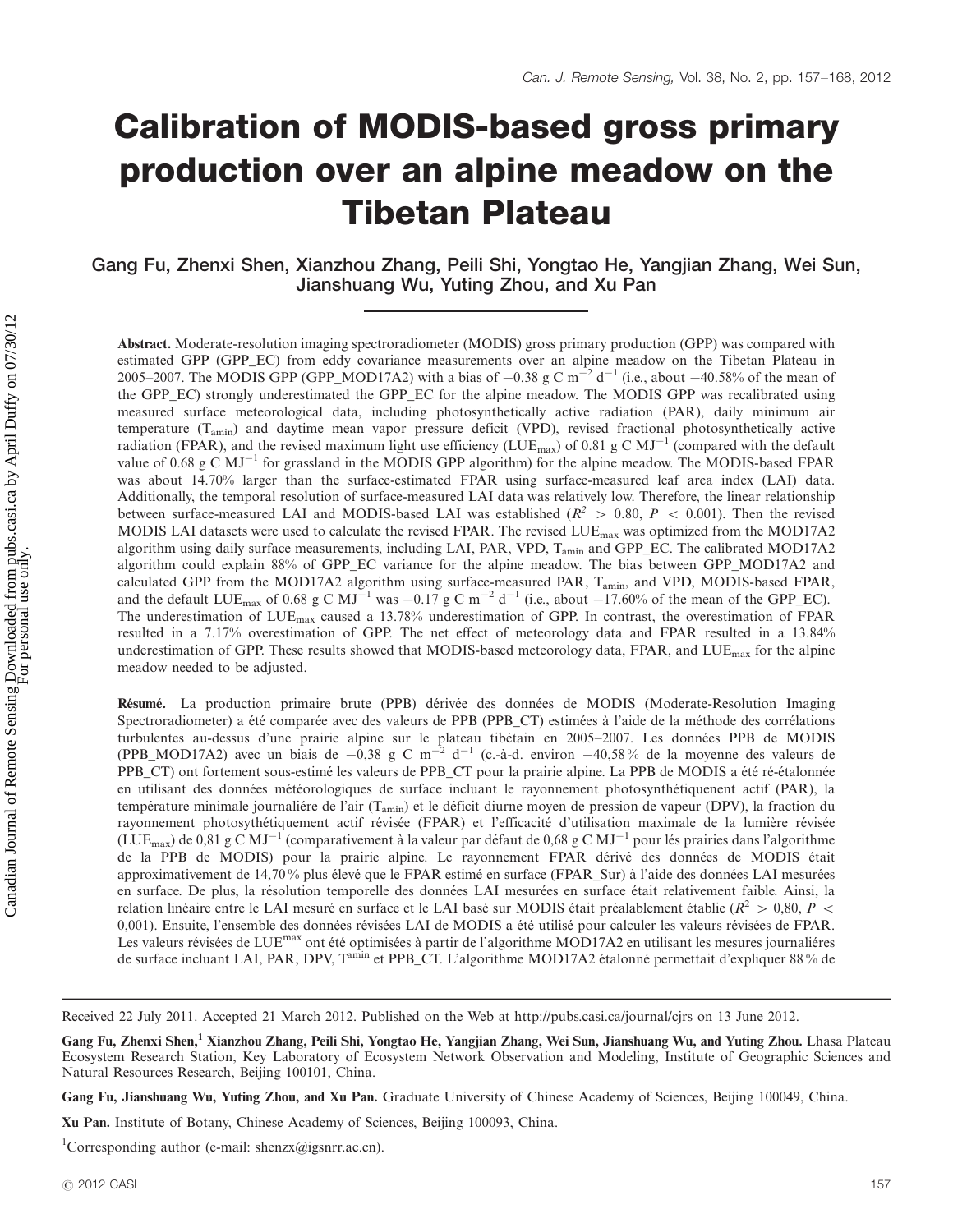la variance de PPB\_CT pour la prairie alpine. Le biais entre la PPB\_MOD17A2 et la PPB calculée (PPB\_MOD1) á partir de l'algorithme MOD17A2 en utilisant le PAR mesuré en surface, T<sub>amin</sub> et DPV, la FPAR basée sur les données de MODIS et la valeur par défaut de LUE<sub>max</sub> de 0,68 g C MJ<sup>-1</sup> était de -0,17 g C m<sup>-2</sup> d<sup>-1</sup> (c.-à-d. approximativement  $-17,60\%$  de la moyenne de la PPB\_CT). La sous-estimation de LUE<sub>max</sub> a engendré une sous-estimation de 13,78% de la PPB. Par contre, la surévaluatio de FPAR a résult´ en une sur´valuation de 7,17% de la PPB. L'effet net des données mtorologiques et de FPAR a r´sult en une sous-estimation de 13,84% de la PPB. Ces r´sultats ont montr´ la n´cessit d'ajuster les données m'torologiques d'rives de MODIS, FPAR et  $LUE<sub>max</sub>$  pour la prairie alpine. [Traduit par la Rédaction]

# **Introduction**

Photosynthesis is a key step in the carbon sequestration of terrestrial ecosystems, and is closely linked to growth, respiration, and litter fall (Mäkelä et al., 2006). A major challenge in quantifying the global carbon cycle is quantification predicting gross primary production (GPP) at a variety of spatial and temporal scales (Yuan et al., 2007). The light use efficiency (LUE) model has some potential to adequately address the spatial and temporal dynamics of GPP (Yuan et al., 2007; Wu et al., 2009). The LUE model proposes that biological production is directly proportional to the amount of absorbed photosynthetically active radiation (APAR) by the vegetation canopy (Monteith 1972, 1977; Running et al., 2004). Many LUE models have been developed to calculate net primary production or GPP, such as the Carnegie, Ames, Stanford Approach (Potter et al., 1993), the Global Production Efficiency Model (Prince and Goward 1995), and the Vegetation Production Model (Xiao et al., 2004).

Moderate-resolution imaging spectroradiometer (MODIS) is being used to continuously monitor GPP routinely from space (Running et al., 2004; Coops et al., 2007b). The MODIS GPP algorithm is also based on the LUE model (Zhao et al., 2005; Gebremichael and Barros 2006; Heinsch et al., 2006; Zhang et al., 2008). It provides an 8 day composite product of GPP of 1 km spatial resolution at the global scale (Heinsch et al., 2003). However, it is necessary to test the validity of the MODIS GPP using local surfacemeasured data (Heinsch et al., 2006; Zhang et al., 2008). The eddy covariance (EC) technique provides one of the best approaches to calculate GPP of ecosystems (Yuan et al., 2007; Wu et al., 2009), so EC-based GPP is often used to validate the MODIS GPP (Turner et al., 2003, 2005, 2006a, 2006b; Zhao et al., 2005; Gebremichael and Barros 2006; Heinsch et al., 2006; Coops et al., 2007a, 2007b; Zhang et al., 2008). There is a trend in the MODIS GPP products toward an overestimation of GPP at low productivity sites because of an overestimation of the fraction of photosynthetically active radiation (FPAR) absorbed by the canopy and an underestimation at high productivity sites because of an underestimation of vegetation LUE (Turner et al., 2006a). The mean annual GPP from MOD17 are lower than surfaceestimated mean annual GPP for an alpine meadow site and a cropland site mainly because the MOD17A algorithm underestimates maximum LUE for the two vegetation types (Zhang et al., 2008). Although leaf area index (LAI) and FPAR of Collection 5 is more accurate, MODIS GPP of this Collection results in a much larger bias than earlier Collections in comparison with EC-based GPP for a tropical savanna site (Kanniah et al., 2009). MODIS GPP gives satisfactory results during the wet season, but causes overestimation in comparison with EC-based GPP during the dry season over a tropical wet-dry savanna in northern Queensland (Leuning et al., 2005). The mean MODIS GPP is about 30% lower than the mean EC-based GPP over a temperate Douglas fir forest (Coops et al., 2007b).

In China, alpine meadows cover about 6.4  $\times$  10<sup>5</sup> km<sup>2</sup> and are concentrated in the western and southwestern regions, most on the Tibetan Plateau, containing 35.4 Pg of carbon (i.e., 26.4% of total carbon in grassland of China) (Ni, 2002). Previous studies showed that alpine meadows might be a carbon sink if the carbon lost due to grazing was not significant (Kato et al., 2004). Hence, alpine meadows play a very important role in the regional carbon budget in China (Zhang et al., 2008). Additionally, with atmospheric  $CO<sub>2</sub>$ concentration increasing, the GPP of alpine meadows on the Tibetan Plateau might increase if the precipitation does not change and alpine meadows can sequester more carbon (Xu et al., 2005, 2007). However, few studies have been conducted to test the validity of MODIS-based GPP of alpine meadows on the Tibetan Plateau. Therefore, the calibration was done over an alpine meadow in the Tibetan Autonomous Region.

The objectives of this study were to  $(i)$  evaluate the MODIS-based GPP (GPP\_MOD17A2) using EC-based GPP and (ii) calibrate the GPP\_MOD17A2 using the continuously measured surface meteorological data and LAI, and revised maximum light use efficiency ( $LUE_{max}$ ).

# Methods

## Site description

The study site (91.07 $\mathrm{E}$ , 30.50 $\mathrm{N}$ , 4333 m above sea level) is located in Damxung Grassland Observation Station, Tibetan Autonomous Region in China, where an EC tower as a part of ChinaFlux was established in July 2003. The annual average sunlight is 2880.9 h and the annual average solar radiation is 7527.6 MJ m<sup>-2</sup>. Annual mean air temperature is 1.3 °C, with minimum monthly mean of  $-10.4$  °C in January and maximum monthly mean of  $10.7\degree C$  in July. Annual average precipitation is around 476.8 mm while the annual potential evapotranspiration is about 1725.7 mm. The soil is frozen from November to January of the following year.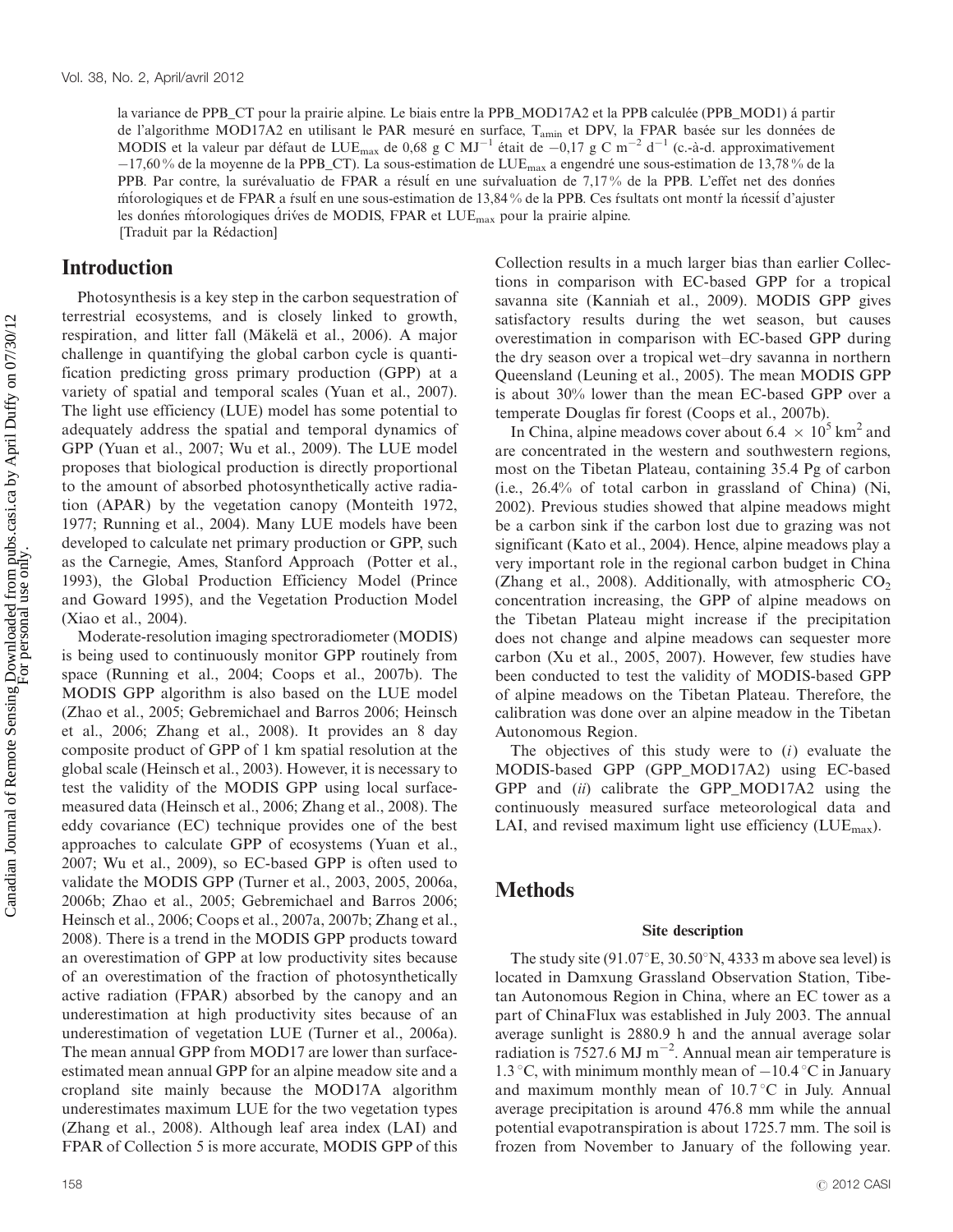The soil texture is sandy loam. The vegetation around the site is C3-dominated alpine meadow. The dominant species are Kobresia pygmaea, Stipa capillacea, and Carex montis-everestii. The vegetation in the area starts to turn green in May, reaches maximum biomass during the period of July or August, and then senesces in October.

#### Eddy covariance measurements and meteorological data

Fluxes of carbon dioxide and water vapor have been continuously measured with a fetch of at least 200 m from all directions (Xu et al., 2007) since 2003. The EC system, installed at the height of 2.1 m above the ground, consisted of an open-path fast-response infrared gas analyzer (IRGA, Model LI7500, Li-Cor Inc., Lincoln, Neb.) and a threedimensional sonic anemometer (Model CSAT3, Campbell Scientific Inc., Logan, Utah).

Along with the measurements of  $CO<sub>2</sub>$  and  $H<sub>2</sub>O$  flux, routine meteorological data and soil parameters were also simultaneously measured. This included relative humidity and air temperature at the height of 1.5 m and 2.1 m (Model HMP45C, Vaisala, Helsinki, Finland); actual vapor pressure, atmospheric pressure (CS105, Vaisala Inc.); wind direction (Model W200P, Vector); wind speed (Model A100R, Vector); precipitation (Model 52203, RM Young Inc.); photosynthetically active radiation (LI190SB, Li-cor Inc.); soil temperature at the depths of 0.05, 0.1, 0.2, 0.5, and 0.8 m (Model 107-L, Campbell Scientific Inc.); soil surface average temperature at depths from 0 to 0.06 m (Model TCAV, Campbell Scientific); soil volumetric water content at the depths of 0.05, 0.1 and 0.5 m (Model CS616-L, Campbell Scientific Inc.); and land surface temperature (Model IRTS-P, APOGEE). Vapor pressure deficit (VPD) was calculated as the difference between the saturation and actual vapor pressures at the given temperature based on the measured relative humidity and air temperature (Yu et al., 2008).

These data were recorded as half-hourly average values with a data-logger (Model CR23XTD, Campbell Scientific Inc.) except the precipitation which was recorded as an hour total amount. A more detailed description of EC and other meteorological parameter measurements are given in Xu et al. (2005, 2007) and Yu et al. (2008).

Seasonal changes of an 8 day composite daily minimum air temperature  $(T_{\text{amin}})$ , daytime VPD and daily photosynthetically active radiation (PAR) in 2005-2007 are illustrated in Figure 1.

## LAI measurement and surface-based FPAR calculation

LAI was measured with a leaf area meter (Model AM200, ADC BioScientific Ltd.) during the growing season (from May to mid-October) about every half month in 2005-2007. On each measurement day, five 50 cm  $\times$  50 cm replicate plots were randomly set within the fetch of EC tower (Fu et al., 2009). Such LAI data were only available on the measurement days. Therefore, the MODIS 8 day composite



Figure 1. Seasonal change of surface-measured daily minimum air temperature  $(T_{\text{amin}})$ (a), daytime mean vapour pressure deficit (VPD) (b), and daily photosynthetically active radiation (PAR) (c). All data were 8 day composite data.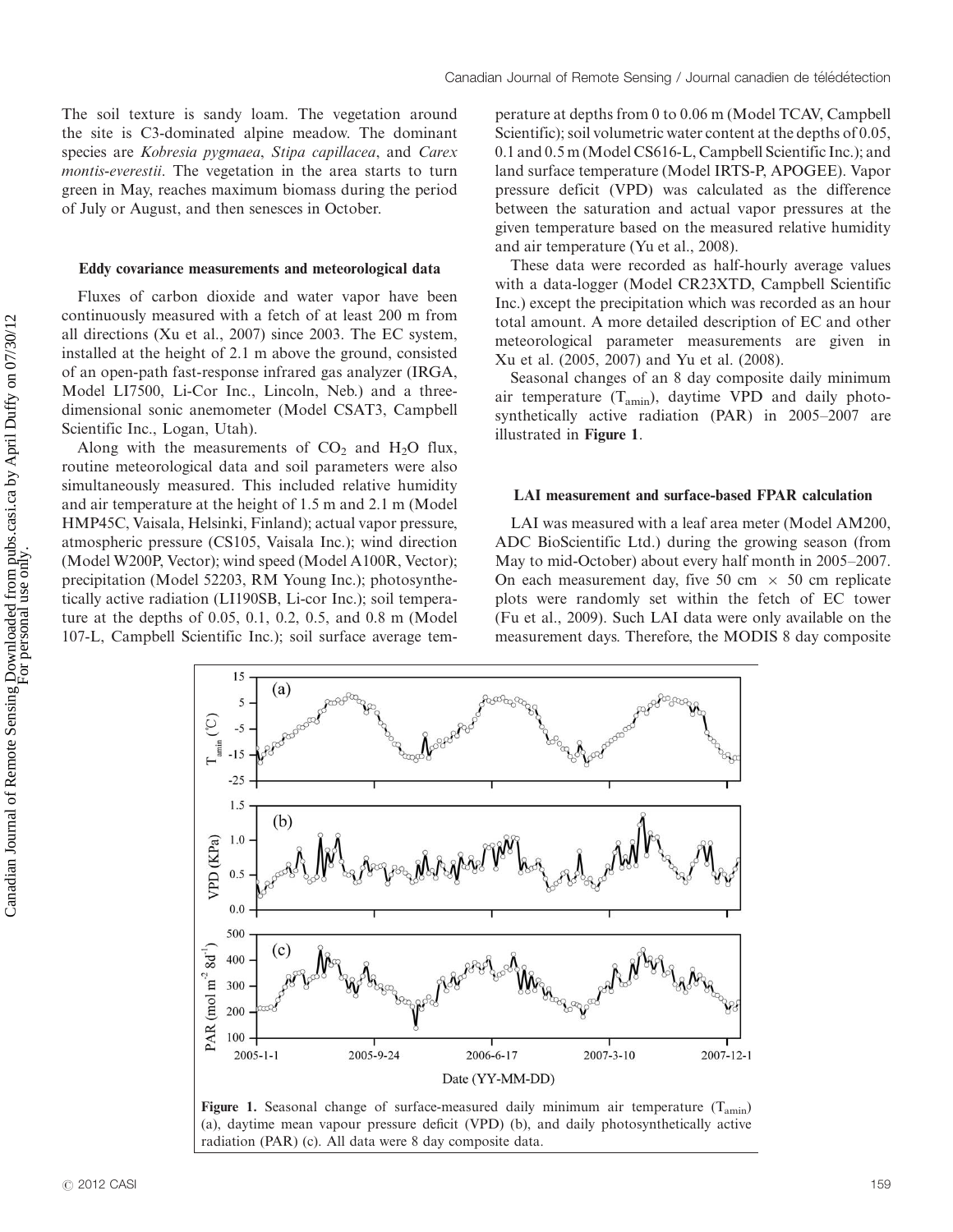LAI products with a 1 km spatial resolution (MOD15A2) were used to estimate consecutive LAI data to obtain fine temporal resolution integrated LAI data. The linear relationship between surface-measured LAI and MODISbased LAI was established in this study ( $R^2 > 0.80$ ,  $P \sim 0.001$ ,  $n = 19$ ). Then the MODIS-based LAI and the linear relationship were used to estimate the integrated LAI data. In this study, the revised FPAR were calculated using the integrated LAI data with a Beer-Lambert law as follows (Ruimy et al., 1999):

$$
FPAR = 0.95 \times (1 - \exp(-k \times \text{LAI}))
$$
 (1)

where  $k$  is the light extinction coefficients it was assumed to be 0.5, which was the same as the default value in the MODIS algorithm (Zhang et al., 2008).

On average, MODIS-based FPAR (FPAR\_MOD) was about 14.70% higher than the calculated FPAR from Equation (1) using surface-measured LAI across the three consecutive growing seasons when surface-measured LAI was available (Figure 2). Therefore, MODIS-based FPAR was revised as the approach mentioned previously.

## Gap filling and EC-based GPP calculation

The nonlinear regression method (Falge et al., 2001) was used to fill diurnal and nocturnal gaps. The missing diurnal flux data were estimated from the Michaelis-Menten equation with a 10 day moving window.

$$
NEE_d = \frac{\alpha PPF D GPP_{\text{max}}}{\alpha PPFD + GPP_{\text{max}}} - R_d
$$
 (2)

where NEE<sub>d</sub> (µmol CO<sub>2</sub> m<sup>-2</sup>s<sup>-1</sup>) and  $R_d$  (µmol CO<sub>2</sub> m<sup>-2</sup>s<sup>-1</sup>) are the net ecosystem exchange and ecosystem respiration during the daytime period, respectively. PPFD is the photosynthetic photon flux density (µmol quantum m<sup>-2</sup> s<sup>-1</sup>),  $\alpha$  is the ecosystem apparent quantum yield or maximum light



Figure 2. Seasonal change of surface-estimated fractional photosynthetically active radiation using surface-measured leaf area index (FPAR\_Sur) and MOD15A2 FPAR (FPAR\_MOD).

use efficiency ( $\mu$ mol CO<sub>2</sub>  $\mu$ mol<sup>-1</sup>PPFD), and GPP<sub>max</sub> is the asymptotic GPP at saturating light (µmol  $CO_2$  m<sup>-2</sup> s<sup>-1</sup>).

For nocturnal missing data, the Lloyd and Taylor (1994) equation was used as follows:

$$
R_n = R_{\text{ref}} \exp\left[E_0 \left(\frac{1}{T_{\text{ref}} - T_0} - \frac{1}{T_k - T_0}\right)\right]
$$
 (3)

where  $R_n$  is nocturnal ecosystem respiration, i.e., NEE<sub>n</sub>,  $R_{\text{ref}}$  stands for the ecosystem respiration rate at the reference temperature of 10 $^{\circ}$ C, E<sub>0</sub> represents temperature sensitivity of ecosystem respiration, and  $T_k$  (°C) is soil temperature at the depth of 0.05 m.

Gap-filled half-hourly data were used to calculate the EC-based GPP (i.e., GPP\_EC).

$$
GPP = NEE_d + R_d \tag{4}
$$

The nocturnal fitted equation (Equation 3) between  $R_n$  and soil temperature at the depth of 0.05 m was extrapolated to estimate the  $R_d$ .

Only the GPP\_EC of the alpine meadow from 1 May to 15 October (i.e., the vegetation growing season) was calculated by means of this approach and the GPP\_EC during other periods (i.e., the vegetation nongrowing season) was set to be zero.

#### MOD17A2 algorithm and MODIS data

The MOD17A2 algorithm was presented in detail in previous studies (Zhao et al., 2005; Gebremichael and Barros 2006; Heinsch et al., 2006; Zhang et al., 2008) and the MOD17 user's guide (Heinsch et al., 2003). Therefore, only a brief description is given here. The MOD17A2 GPP algorithm is based on a LUE approach (Heinsch et al., 2003; Gebremichael and Barros 2006; Turner et al., 2006a; Coops et al., 2007a).

LUE is combined with estimated APAR to calculate GPP  $(kg C day^{-1})$  as follows:

$$
GPP = LUE \times APAR
$$
 (5)

where APAR stands for the absorbed PAR by vegetation canopy. APAR can be calculated as:

$$
APAR = PAR \times FPAR \tag{6}
$$

where FPAR, i.e., the fraction of absorbed PAR by vegetation canopy, is derived from the MOD15A2 product, which is an 8 day composite LAI/FPAR MODIS product at 1 km spatial resolution (Myneni et al., 2002; Yang et al., 2006; Olofsson and Eklundh 2007). The incident PAR can be estimated by incident shortwave radiation (SWRad).

$$
PAR = 0.45 \times SWRad
$$
 (7)

LUE is calculated as

$$
LUE = LUE_{max} \times TMIN\_scalar \times VPD\_scalar
$$
 (8)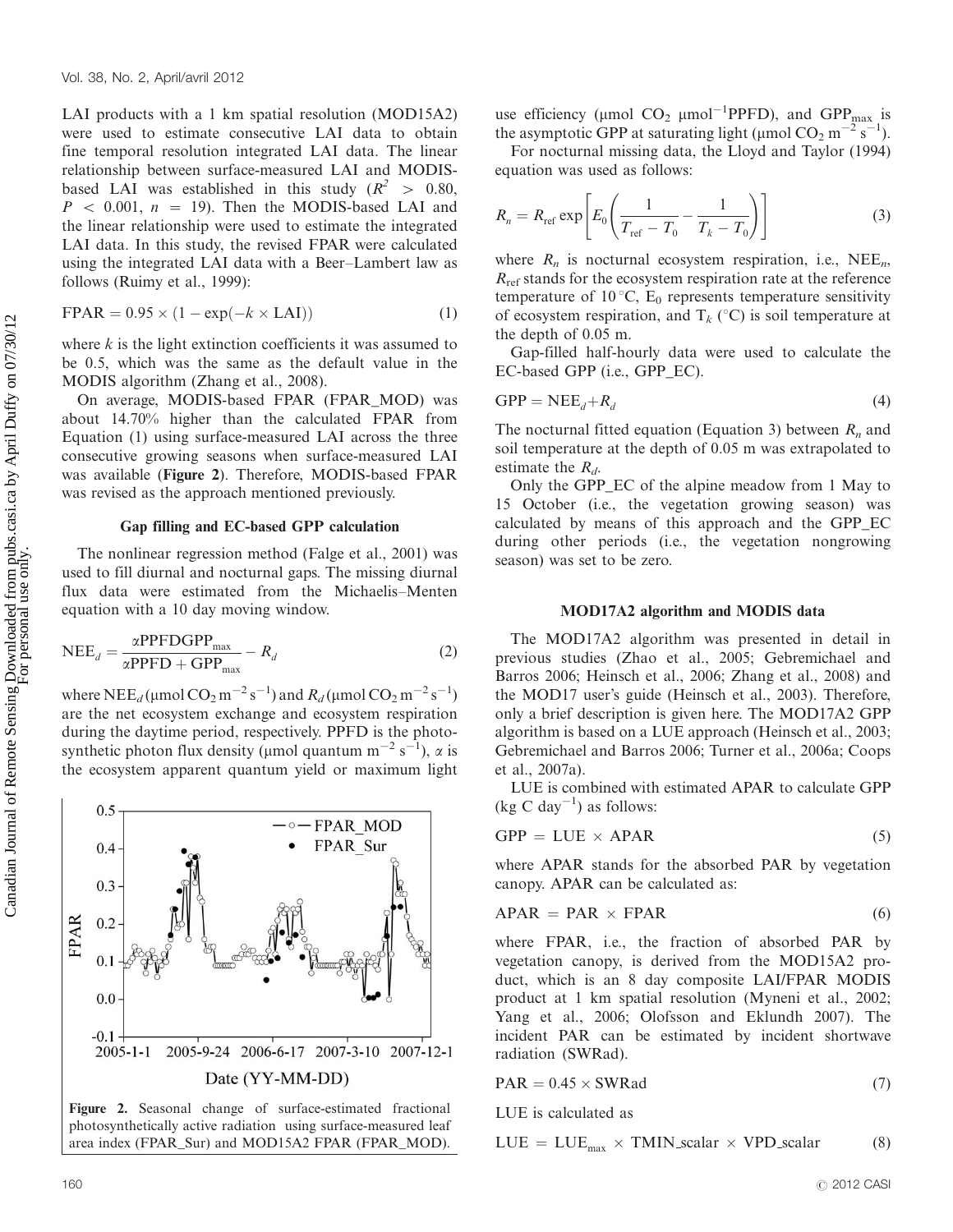where  $LUE_{\text{max}}$  is the maximum light use efficiency or the ecosystem apparent quantum yield (kg C  $MJ^{-1}$ ), and TMIN\_scalar and VPD\_scalar are the two attenuation scalars with a range from 0 to 1.

The original MODIS-based GPP (MOD17A2 product) at the spatial resolution of 1 km was called GPP\_MOD17A2 in this study. GPP\_MOD1, GPP\_MOD2, and GPP\_MOD3 were all calculated from the MOD17A2 algorithm. GPP\_MOD1 was calculated using surface-measured meteorology data, including PAR, Tamin and VPD, and MOD15A2 FPAR, whereas GPP\_MOD2 and GPP\_MOD3 were both calculated using surface-measured PAR, T<sub>amin</sub> and VPD, and surface-based FPAR. The default parameters (Table 1) were used to calculate GPP\_MOD1 and GPP\_MOD2. The same default parameters, except for LUEmax (Table 1), were used to calculate GPP\_MOD3.

## Determination of surface-based LUEmax

LUEmax varies with vegetation types (Xiao et al., 2004; Coops et al., 2007b, 2009), stand structure, and vegetation coverage (Xu et al., 2007). However, there should be an individual LUEmax for an individual stand (Gower et al., 1999; Xu et al., 2007). LUEmax can be retrieved from an analysis of the ratio of GPP to APAR and the attenuation factors of  $LUE_{\text{max}}$  (Zhang et al., 2008). In this study, the surface-based  $LUE_{max}$  (i.e., revised  $LUE_{max}$ ) was determined from the MOD17A2 algorithm using daily inputs of surface-measured VPD, Tamin and APAR, and EC-based GPP at the following stages: surface-measured VPD and Tamin were used to calculate the moisture and temperature attenuation scalars (VPD\_scalar and TMIN\_scalar) of LUEmax, respectively; and surface-measured LAI were used to calculate the surface-estimated FPAR through Equation (1). Then, surface-estimated FPAR and surfacemeasured PAR were used to calculate the surface-based APAR; and the linear equation ( $y = 0.81x$ ,  $R^2 = 0.747$ ,  $P < 0.001$ ,  $n = 19$ ), where y and x represent EC-based GPP and the multiplicative of APAR and TMIN\_scalar and VPD\_scalar, respectively, was calculated as mentioned previously. Therefore, the surface-based LUEmax was set to be 0.81 g C  $MJ^{-1}$  in this study.

#### Statistical analysis

The root mean squared error (RMSE) and bias were used to analyze the correspondence between the estimated GPP from EC measurements and the modeled GPP from the MOD17A2 algorithm:

$$
RMSE = \sqrt{\frac{1}{n} \sum_{i=1}^{n} (y_{predicted} - y_{measured})^2}
$$
 (9)

$$
\text{Bias} = \sum_{i=1}^{n} \left( y_{\text{predicted}} - y_{\text{measured}} \right) / n \tag{10}
$$

where  $n$  is the number of observations and  $i$  is the observation number.

## **Results**

The seasonal changes of GPP\_EC, GPP\_MOD17A2, GPP\_MOD1, GPP\_MOD2, and GPP\_MOD3 from 2005 to 2007 are presented in Figure 3. There were similar seasonal changes among GPP\_EC, GPP\_MOD17A2, GPP\_MOD1, GPP\_MOD2, and GPP\_MOD3. The peak values of GPP\_MOD17A2 and GPP\_MOD2 were lower than those of GPP\_EC for all three consecutive growing seasons, whereas those of GPP\_MOD1 were only lower in 2005 and 2007. In contrast, the peak values of GPP\_MOD3 were higher than those of GPP\_EC in 2005 and 2006, but lower in 2007.

The differences among GPP\_EC, GPP\_MOD17A2, GPP\_MOD1, GPP\_MOD2, and GPP\_MOD3 varied through time (Table 2, Figure 3). The annual GPP MOD17A2 was only 57.84%, 77.32%, and 48.62% of the annual GPP EC in 2005, 2006, and 2007, respectively. Although the annual GPP\_MOD1 was about 20.80%- 38.55% higher than the annual GPP\_MOD17A2, it was only about 62.76%-93.40% of the annual GPP\_EC. The annual GPP\_MOD2 was about 5.85%-9.18% lower

**Table 1.** Values for fractional photosynthetically active radiation (FPAR), meteorology data, maximum light use efficiency (LUE<sub>max</sub>, g C MJ<sup>-1</sup>),  $T_{\text{amin max}}$  ( $\degree$ C),  $T_{\text{amin min}}$  ( $\degree$ C), VPD<sub>max</sub> (KPa), and VPD<sub>min</sub> (KPa) used in gross primary production (GPP) calculation\*.

| GPP         | <b>FPAR</b>                     | Meteorology data | $LUE_{max}$ | amin max | amin min | $VPD_{\text{max}}$ | $\mathrm{VPD}_{\mathrm{min}}$ |
|-------------|---------------------------------|------------------|-------------|----------|----------|--------------------|-------------------------------|
| GPP MOD17A2 | MOD15A2 FPAR                    | DAO <sup>1</sup> | 0.68        | 12.02    | $-8.00$  | 3.5                | 0.65                          |
| GPP MOD1    | MOD15A2 FPAR                    | Surface-measured | 0.68        | 12.02    | $-8.00$  | 3.5                | 0.65                          |
| GPP MOD2    | Surface-based $FPAR^T$          | Surface-measured | 0.68        | 12.02    | $-8.00$  | 3.5                | 0.65                          |
| GPP MOD3    | Surface-based $FPAR^{\ddagger}$ | Surface-measured | 0.81        | 12.02    | $-8.00$  | 3.5                | 0.65                          |

\* T<sub>amin\_max</sub>, the upper limit value of the daily minimum air temperature; T<sub>amin\_min</sub>, the lower limit value of the daily minimum air temperature; VPD<sub>max</sub>, the upper limit value of daytime mean vapor pressure deficit; VPD<sub>min</sub>, the lower limit value of daytime mean vapor pressure deficit.

\$ DAO, NASA's Data Assimilation Office.

% To obtain consecutive surface-based FPAR, the linear relationship between surface-measured leaf area index (LAI) and MODIS-based LAI was firstly established. Then the MODIS-based LAI and the linear relationship were used to estimate the surface-based consecutive LAI dataset. Lastly the surface-based consecutive LAI dataset was used to calculate the consecutive surface-based FPAR from Equation (1).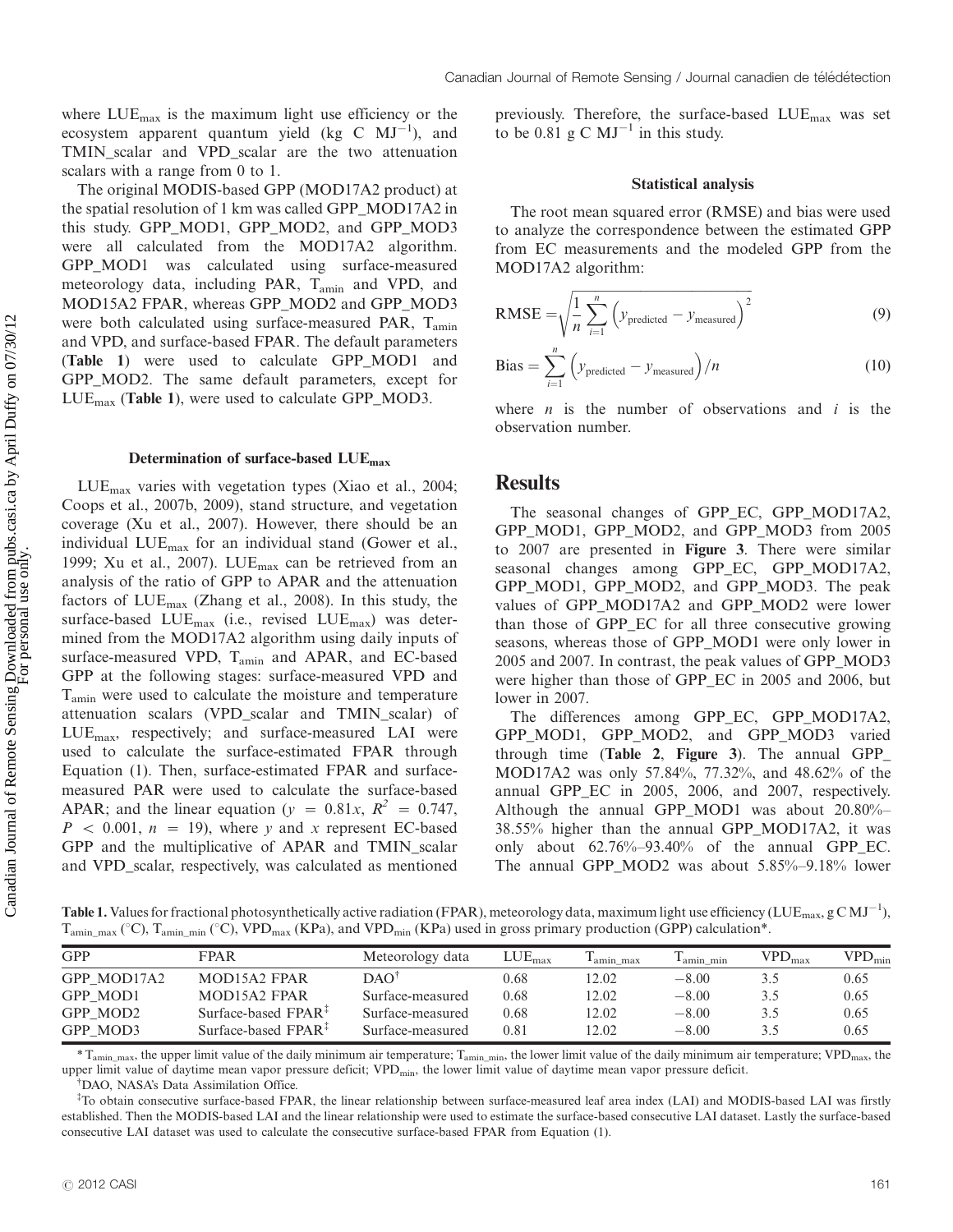

Figure 3. Seasonal change of estimated gross primary production from eddy covariance measurements (GPP\_EC), MODIS- Terra 8 day composite GPP (GPP\_MOD17A2), calculated GPP (GPP\_MOD1) from the MOD17A2 algorithm using default parameters (Table 1), surface-measured meteorological data (i.e., photosynthetically active radiation, daily minimum air temperature, and daytime mean vapour pressure deficit), and MODIS-based FPAR, calculated GPP (GPP\_MOD2) from the MOD17A2 algorithm using default parameters (Table 1) and surface-measured meteorological data and surface-based FPAR data and calculated GPP (GPP\_MOD3) from the MOD17A2 algorithm using surface-measured meteorological data, surface-based FPAR data, and the revised maximum light use efficiency of 0.81 g C  $MJ^{-1}$  (Table 1) in 2005 (a), 2006 (b), and 2007 (c).

than the annual GPP\_MOD1. The annual GPP\_MOD3 was 9.90% and 31.95% lower in 2005 and 2007, respectively, than the annual GPP\_EC, but 1.62% higher in 2006.

Annual GPP\_MOD17A2, GPP\_MOD1, GPP\_MOD2, and GPP\_MOD3 had a consistent decreasing trend from 2005 to 2007 (Table 2). In contrast, annual GPP\_EC decreased in the order  $2007 > 2005 > 2006$  (Table 2). Therefore, the annual variation trends of photosynthetically active radiation, air temperature, vapor pressure deficit, soil water content, and precipitation across the full growing season were not consistent with gross primary production. In detail, the mean daily maximum and minimum air temperatures were 14.69 and 3.54, 15.85 and 3.60, and 16.35 and 3.77 °C in 2005, 2006, and 2007, respectively. The daily mean air temperature was 8.70, 9.34, and  $9.80\,^{\circ}\text{C}$  in 2005, 2006, and 2007, respectively. The mean PAR was 42.89, 43.99, and 44.49 mol  $m^{-2}$  day<sup>-1</sup> in 2005, 2006, and 2007, respectively. The total amount of precipitation was 467.2, 211.7, and 411.3 mm in 2005, 2006, and 2007, respectively, whereas mean soil water content at the depth of 0.05 m was 0.147, 0.098, and  $0.117 \text{ m}^3 \text{ m}^{-3}$ , respectively. In contrast, mean daytime VPD was 0.62, 0.76, and 0.80 kPa, in 2005, 2006, and 2007, respectively.

The comparisons between GPP\_MOD1, GPP\_MOD2, GPP MOD3, and GPP MOD17A2 are illustrated in Figure 4. GPP\_MOD1 was larger than GPP\_MOD17A2 with a linear slope of 1.276, an  $R^2$  of 0.966, and an RMSE of 0.152 g C m<sup> $-2$ </sup> d<sup>-1</sup>. GPP\_MOD2 was also higher than GPP\_MOD17A2 with a linear slope of 1.184, an  $R^2$  of 0.964, and an RMSE of 0.144 g C  $m^{-2}$  d<sup>-1</sup>. Additionally, the linear slope between GPP\_MOD3 and GPP\_MOD17A2 was 1.413 with an  $R^2$  of 0.964 and an RMSE of 0.172 g C m<sup>-2</sup> d<sup>-1</sup>. The mean biases of GPP\_MOD1, GPP\_MOD2, GPP\_MOD3, and GPP\_MOD17A2 were 0.17, 0.11, and 0.24 g C m<sup>-2</sup> d<sup>-1</sup>, which were about 17.60%, 11.57%, and 25.35% of the mean of GPP\_EC, respectively.

Figure 5 describes the linear relationships between GPP\_EC and GPP\_MOD17A2, GPP\_MOD1, GPP\_MOD2, and GPP\_MOD3. GPP\_MOD17A2, GPP\_MOD1, GPP\_MOD2, and GPP\_MOD3 significantly explained 86.7%, 88.6%, 88.0%, and 88.0% temporal variation of GPP\_EC, respectively. However, the linear slopes were 0.527, 0.692, 0.640, and 0.764, respectively. The mean biases of GPP\_MOD17A2, GPP\_MOD1, GPP\_MOD2, GPP\_MOD3, and GPP\_EC were  $-0.38$ ,  $-0.22$ ,  $-0.27$ and  $-0.14$  g C m<sup>-2</sup> d<sup>-1</sup>, which were about  $-40.58\%$ ,  $-22.98\%$ ,  $-29.01\%$ , and  $-15.23\%$  of the mean of GPP EC. respectively. These figures indicated that the underestimation of LUEmax caused a 13.78% underestimation of GPP. In contrast, the overestimation of FPAR resulted in a 7.17% overestimation. Additionally, the net effect of LUEmax and FPAR caused a 7.75% underestimation, whereas the overall effect of meteorology data and FPAR resulted in a 13.84% underestimation.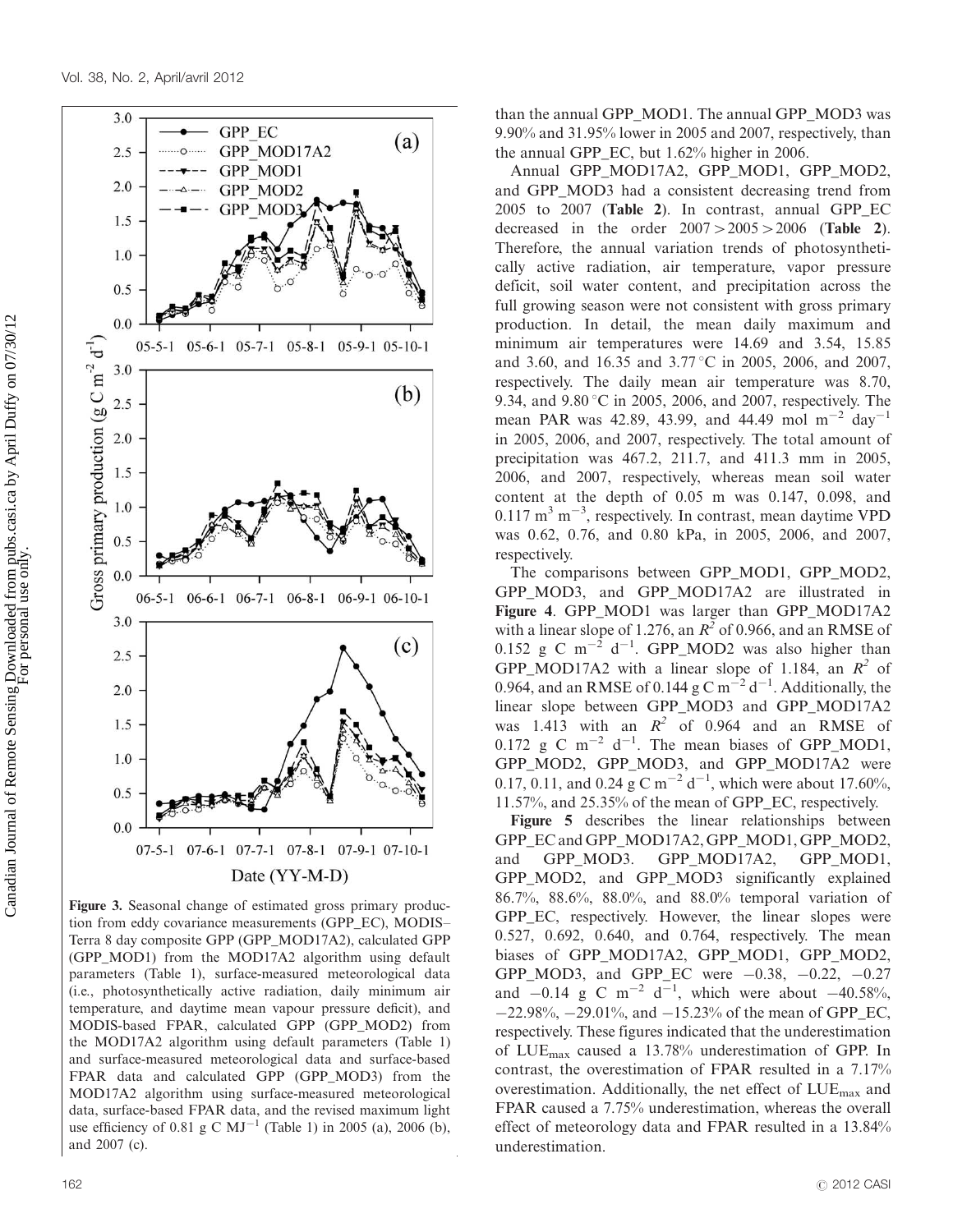Table 2. Annual total GPP (g C m<sup>-2</sup> y<sup>-1</sup>) comparisons among estimated GPP (GPP\_EC) from eddy covariance measurements, MODIS GPP product (GPP\_MOD17A2), GPP\_MOD1, GPP\_MOD2, and GPP\_MOD3.

| Year | GPP EC | GPP MOD17A2 | GPP MOD1* | GPP MOD2 <sup>1</sup> | GPP MOD3 <sup><math>#</math></sup> |
|------|--------|-------------|-----------|-----------------------|------------------------------------|
| 2005 | 73.23  | 100.20      | 138.82    | 130.70                | 156.07                             |
| 2006 | 123.78 | 95.70       | 15.60     | 105.33                | 125.78                             |
| 2007 | 180.05 | 87.55       | 12.99     | 102.62                | 22.53                              |

\*Calculated GPP from MOD17A2 algorithm using default parameters, surface-measured meteorological data (i.e., photosynthetically active radiation, daily minimum air temperature and daytime mean vapor pressure deficit and MODIS-based FPAR (Table 1).

<sup>†</sup>Calculated GPP from MOD17A2 algorithm using default parameters and surface-measured meteorological data and surface-based FPAR data (Table 1). % Calculated GPP from MOD17A2 algorithm using surface-measured meteorological data, surface-based FPAR data and revised maximum light use efficiency (Table 1).

# **Discussion**

## **GPP**

The annual GPP\_EC in this study was 173.23 g C m<sup>-2</sup> y<sup>-1</sup> in 2005, which was slightly different from some previous studies that were made in the same alpine meadow site (Hu et al., 2008; Fu et al., 2009). Hu et al. (2008) presented that the annual GPP\_EC was 167.65 g C m<sup>-2</sup> y<sup>-1</sup>, whereas Fu et al. (2009) showed that the annual GPP\_EC was 173.7 g C m<sup>-2</sup> y<sup>-1</sup> in 2005. The difference between GPP\_EC in the current study and previous studies might be attributed to three types of errors: the determination of growing season, the usage of different gap filling equations, and the determination of the parameters in the gap filling equation.

The mean annual GPP\_EC for the alpine meadow in this study was  $159.02 \pm 30.71$  g C m<sup>-2</sup> y<sup>-1</sup> in 2005-2007, which was much lower than annual GPP\_EC for the alpine meadow of the Haibei EC measurements site (Hu et al., 2008; Zhang et al., 2008; Fu et al., 2009). Fu et al. (2009) and Hu et al. (2008) presented that the annual GPP\_EC in Haibei were 553.9 and 580.37 g C m<sup>-2</sup> y<sup>-1</sup> in 2005, respectively. Zhang et al. (2008) showed that the annual GPP\_EC was 503.9 and 604.7 g C  $\mathrm{m}^{-2}$  y<sup>-1</sup> in 2002 and 2003, respectively. The probable reasons why mean annual GPP\_EC in the Damxung site was much lower than that in the Haibei site were:  $(i)$ lower vegetation cover (it was larger than 80% in Haibei while lower than 50% in Damxung (Fu et al., 2009)); (ii) lower canopy height (it was about 55-70 cm in Haibei while lower than 10 cm in Damxung (Fu et al., 2009)); *(iii)* lower soil water content (Hu et al., 2008; Fu et al., 2009); (iv) higher VPD (Hu et al., 2008; Fu et al., 2009); and (v) lower LAI. For example, accumulated LAI during the growing season in 2005 were 70.8 and 225.5 m<sup>2</sup> m<sup>-2</sup> in Damxung and Haibei, respectively (Fu et al., 2009).

The biases between MODIS-based GPP and EC-based GPP were  $-0.43$ ,  $-0.17$ , and  $-0.55$  g C m<sup>-2</sup> d<sup>-1</sup> in 2005, 2006, and 2007, respectively, while the daily mean values of EC-based GPP were 1.03, 0.74, and 1.07 g C m<sup>-2</sup> d<sup>-1</sup> in 2005, 2006, and 2007, respectively. This finding showed there may be a trend that the larger the daily mean of the GPP\_EC, the larger the bias.

The annual GPP\_MOD17A2 were equivalent to 57.84%, 77.32%, and 48.62% of the annual GPP\_EC in 2005, 2006, and 2007, respectively. This result was consistent with a previous calibration study that showed the annual GPP from Collection 4 MOD17A2 accounted for 1/2-2/3 of the annual GPP\_EC for alpine meadow (Zhang et al., 2008). Therefore, Collection 4 and Collection 5 MOD17A2 GPP both underestimated GPP for alpine meadow ecosystems on the Tibetan Plateau.

## Meteorology data

The MOD17A2 GPP algorithm is based on NASA's Data Assimilation Office (DAO) meteorology data (Heinsch et al., 2003). To date, many studies have confirmed that NASA's DAO meteorology data could produce large errors in the GPP algorithm (Zhao et al., 2005; Gebremichael and Barros 2006; Heinsch et al., 2006). Zhao et al. (2005) presented that the average relative error of the difference between DAO and EC-based meteorology data was  $27\%$  ( $\pm$ 45%). Heinsch et al. (2006) presented that the error between annual GPP computed from DAO and EC-based meteorology data was 28%. The relative biases between the GPP estimated using DAO and EC-based meteorology data were  $-77%$  and  $+18%$  for a mixed forest site in the humid tropics and an open shrubland site in a semiarid region, respectively (Gebremichael and Barros 2006). Comparisons between MODIS-based GPP and calculated GPP from the MOD17A2 algorithm using MODIS-based FPAR, surface-measured meteorology data and the default  $LUE_{max}$  of 0.68 g C  $MJ^{-1}$  showed that the bias between GPP estimates using DAO data and surfacemeasured meteorology data was  $-0.17$  g C m<sup>-2</sup> d<sup>-1</sup> (i.e., about  $-17.60\%$  of the mean of GPP\_EC), which implied that the DAO meteorology data was coarse for the alpine meadow.

## FPAR

MODIS-based FPAR overestimated surface-estimated FPAR in this study, which was in line with some previous studies (Fensholt et al., 2004; Turner et al., 2005). Nevertheless, other studies presented that MODIS-based FPAR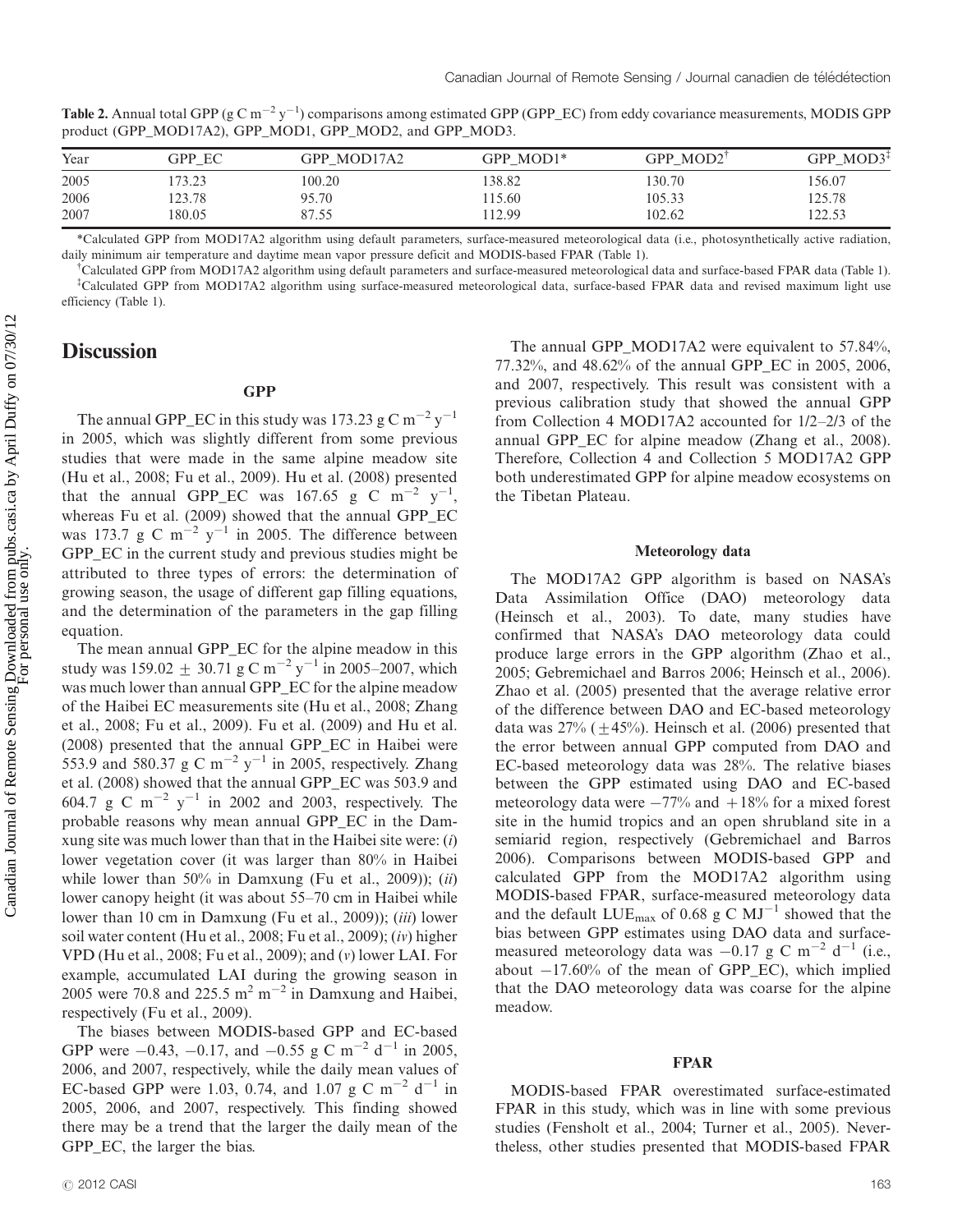

Figure 4. Comparisons between MODIS GPP product (GPP\_MOD17A2) and calculated GPP (GPP\_MOD1) from the MOD17A2 algorithm using default parameters (Table 1), surface-measured meteorological data (i.e., photosynthetically active radiation, daily minimum air temperature, and daytime mean vapour pressure deficit) and MODIS-based FPAR and calculated GPP (GPP\_MOD2) from the MOD17A2 algorithm using default parameters (Table 1) and surface-measured meteorological data and surface-based FPAR data and calculated GPP (GPP\_MOD3) from the MOD17A2 algorithm using surface-measured meteorology data, surface-based FPAR and the revised maximum light use efficiency of 0.81 g C  $MJ^{-1}$ (Table 1), respectively. Dash lines indicate 1: 1 reference lines.

was lower than the surface-measured FPAR (Olofsson and Eklundh 2007; Zhang et al., 2008). Additionally, good agreement between MODIS-based FPAR and surfacemeasured FPAR was also observed in previous studies (Zhang et al., 2008). Olofsson and Eklundh (2007) presented that the canopy densities might explain the different comparison results between MODIS-based FPAR and surface-based FPAR. In their study, they thought the MODIS-based FPAR might approach the maximum FPAR level for highly closed canopies which could result in underestimation or good agreement with surface-based FPAR. In contrast, they pointed out the overestimation of surface-based FPAR could be attributed to the fact that the canopies were sparse. The vegetation of the alpine meadow was sparse with low LAI in this study, which might explain the result that surface-estimated FPAR was lower than MODIS-based FPAR.

## LUEmax

The revised LUEmax was nearly equivalent to the maximum apparent quantum use efficiency of 0.85 g C  $MJ^{-1}$ under low-light conditions (Xu et al., 2007), but lower than the maximum apparent quantum use efficiency of 1.30 g C  $MJ^{-1}$  under full-light conditions (Xu et al., 2005). This indicated that GPP might be dampened under high light at the ecosystem level.

The revised  $LUE_{max}$  was 0.81 g C  $MJ^{-1}$  for the alpine meadow in this study, which was 19.12% larger than the default value of 0.68 g C  $MJ^{-1}$  for grassland. Previous studies confirmed that the default LUE<sub>max</sub> for grassland underestimated the  $LUE_{max}$  for an alpine meadow on the Tibetan Plateau (Zhang et al., 2008). Taken together, the default LUE<sub>max</sub> of 0.68 g C  $MJ^{-1}$  for grassland should be adjusted for alpine meadows on the Tibetan Plateau.

The value of LUEmax is obtained from the biome properties look-up table in the MOD17A2 GPP algorithm which is dependent on MODIS land cover classification, *i.e.*, MOD12Q1 (Heinsch et al., 2003). Nevertheless, there is one type for grassland in MOD17A2 GPP algorithm. Therefore, the vegetation type classification of MOD12Q1 is coarse for grassland in China because there are 18 grassland types in China (Ni, 2002). LUE $_{\text{max}}$  varies with vegetation types (Xiao et al., 2004; Coops et al., 2007b, 2009), so the 18 grassland types may have their own  $LUE_{\text{max}}$ .

#### Calibrated MODIS algorithm

The GPP based on the calibrated MODIS algorithm (i.e., GPP\_MOD3) linearly explained 88% variations of the GPP\_EC, whereas it was still 15.2% lower than the GPP\_EC. The bias between the GPP\_MOD3 and GPP\_EC was probably attributed to the following conditions.

(i) The default parameters in the MODIS algorithm (Table 1) that would not be very suitable for the alpine meadow in this study. The maximum values of daytime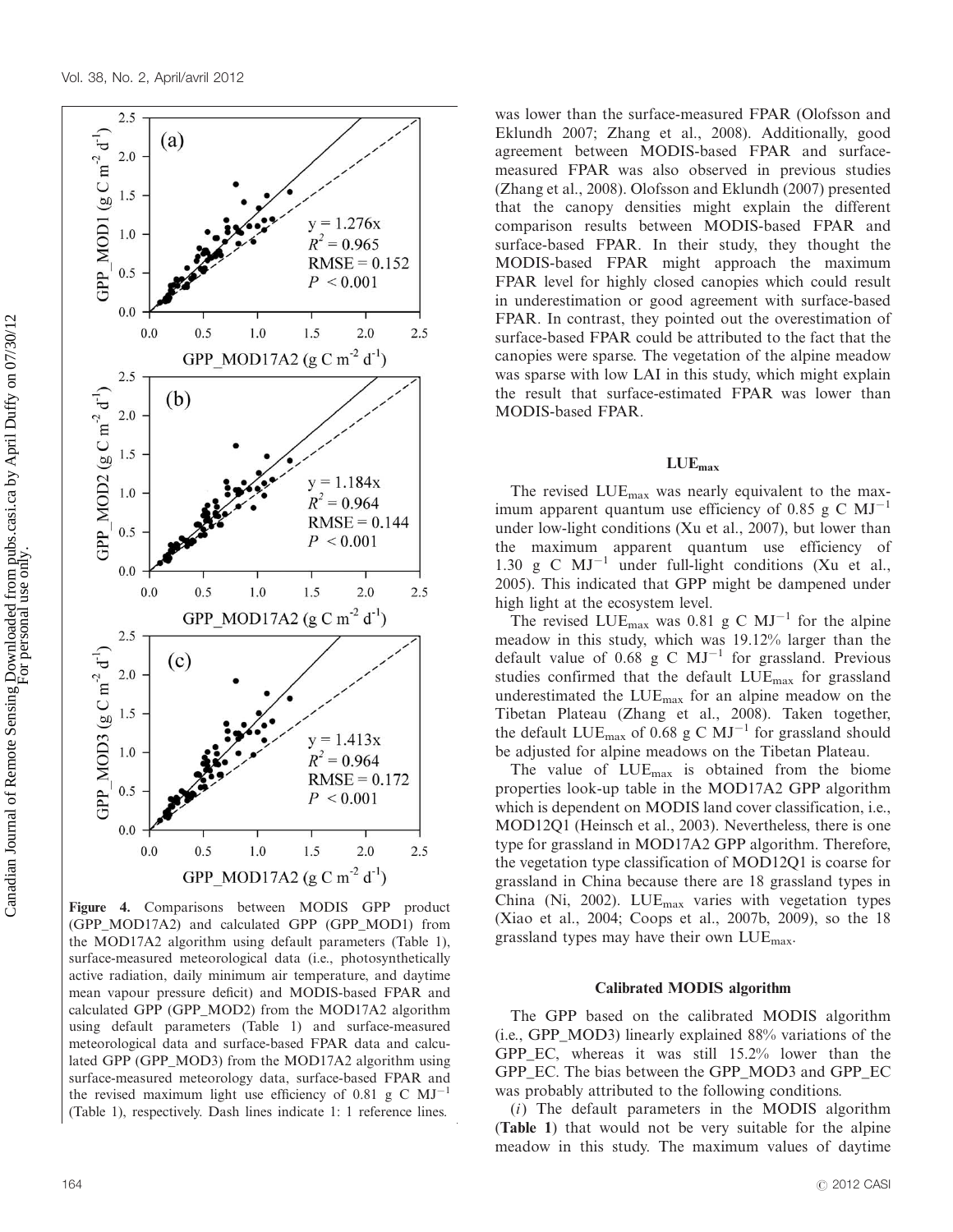

Figure 5. Comparisons between estimated gross primary production from eddy covariance measurements (GPP\_EC) and MODIS GPP product (GPP\_MOD17A2), calculated GPP (GPP\_MOD1) from the MOD17A2 algorithm using default parameters (Table 1), surface-measured meteorological data (i.e., photosynthetically active radiation, daily minimum air temperature, and daytime mean vapour pressure deficit) and MODIS-based FPAR and calculated GPP (GPP\_MOD2) from the MOD17A2 algorithm using default parameters (Table 1) and surfacemeasured meteorological data and surface-based FPAR data and calculated GPP (GPP\_MOD3) from the MOD17A2 algorithm using surface-measured meteorology data, surface-based FPAR and the revised maximum light use efficiency of 0.81 g C  $MJ^{-1}$  (Table 1), respectively. Dash lines indicate 1: 1 reference lines.

mean vapor pressure deficit and daily minimum air temperature were  $1.37$  kPa and  $8.19\degree$ C across the three consecutive growing seasons, which were much lower than the default maximum values of 3.5 kPa and  $12.02 \degree C$  in the MODIS algorithm. Therefore, the calculated temperature and water attenuation scalars using default parameters of the MODIS algorithm may result in errors for the alpine meadow. For example, the calculated water attenuation scalars from the MODIS algorithm were still at a high level (higher than 0.86) during the growing season in 2006, whereas the annual precipitation in 2006 was only about 50% of the annual mean precipitation (i.e., 476.8 mm). This indicated that the water attenuation scalar may not adequately reflect the negative effect of drying on GPP in 2006.

(ii) The vapor pressure deficit may not be a good indicator of soil water content and precipitation, and thereby it does not adequately reflect the effect of water availability on GPP. Although the precipitation during the growing season in 2006 was much lower than that in 2005 and 2007, the mean

water attenuation scalar in 2006 was not strongly different from that in 2005 and 2007. Daily precipitation and soil water content and daytime vapor pressure deficit could linearly explain 26.9%, 53.3%, and 12.5% variations of GPP\_EC with RMSE values of 0.512, 0.409, and 0.560 g  $\overline{C}$  m<sup>-2</sup> d<sup>-1</sup> across the three consecutive growing seasons, respectively ( $P < 0.01$ ). This implied that it might be better that soil water content or precipitation was used to be the water attenuation parameter for the alpine meadow instead of the vapor pressure deficit. Additionally, vapor pressure deficit may have exaggerated the negative effect of drying on GPP\_EC in 2007.

(*iii*) There were errors in estimating daytime ecosystem respiration using the relationship between nocturnal ecosystem respiration and soil temperature. Generally, daytime soil temperature is higher in comparison with nighttime soil temperature and the temperature sensitivity of ecosystem respiration decreases with increasing temperature (Jassal et al., 2007). Therefore, daytime and nighttime respiration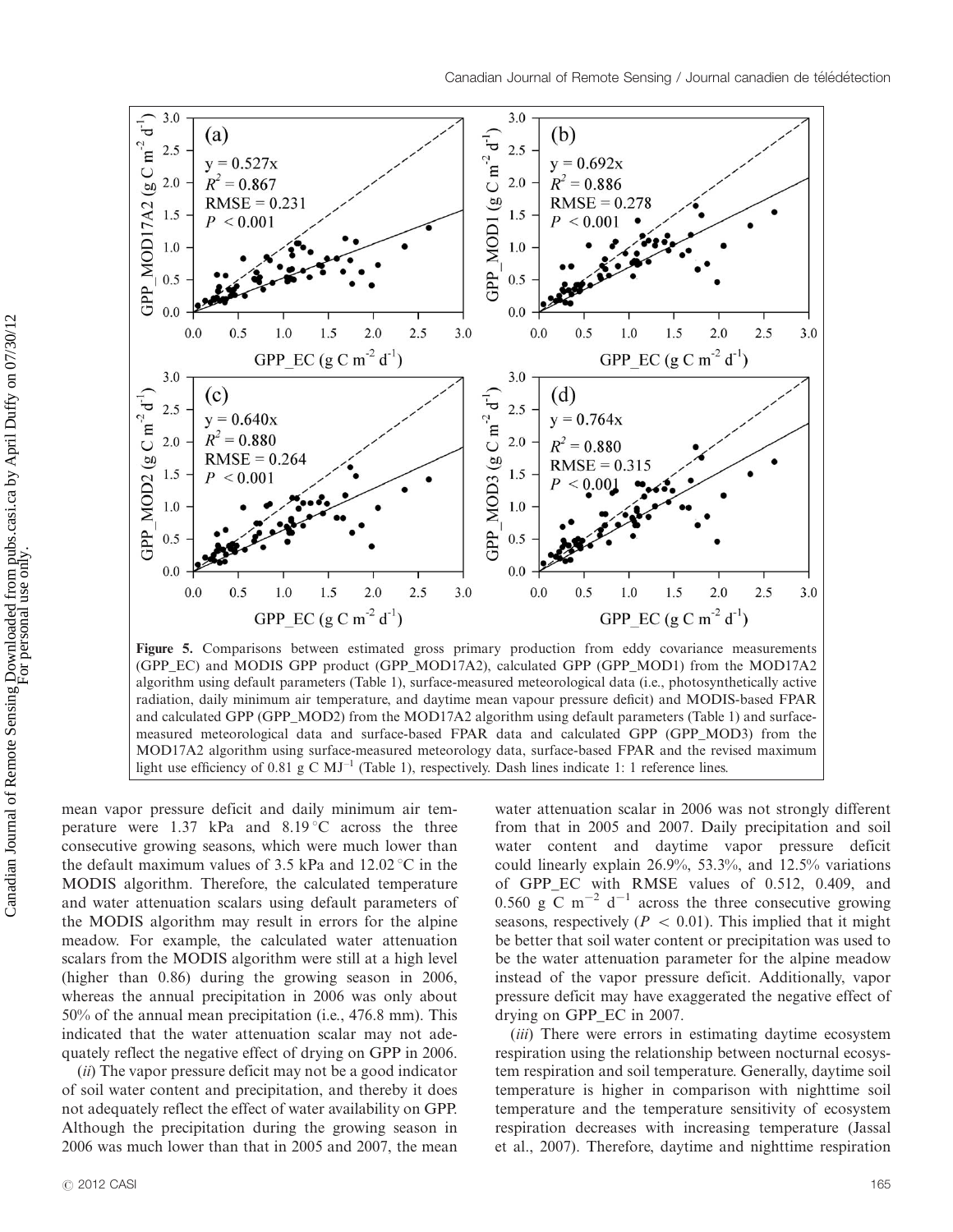may have different responses to soil temperature and consequently the extrapolation approach probably caused error. Moreover, leaf respiration in light is relatively low in comparison with darkness (Hoefnagel et al., 1998). This could overestimate daytime canopy respiration and thereby GPP (Janssens et al., 2001; Wohlfahrt et al., 2005).

# **Conclusions**

In this study, MODIS-based GPP was evaluated by surface-estimated GPP from EC measurements over an alpine meadow on the Tibetan Plateau. FPAR\_MOD was compared with the surface-estimated FPAR (FPAR\_Sur) using surface-measured LAI. Additionally, surface-measured LAI was used to calibrate MODIS-based LAI. The calibrated MODIS LAI dataset was used to calculate the revised FPAR.

GPP\_MOD17A2 with a bias of  $-0.38$  g C m<sup>-2</sup> d<sup>-1</sup> (i.e., about  $-40.58\%$  of the mean of the GPP\_EC) strongly underestimated the GPP\_EC for the alpine meadow. The revised LUE<sub>max</sub> was 0.81 g C  $MJ^{-1}$  (compared with the default value of 0.68 g C  $MJ^{-1}$  for grassland in the MODIS GPP algorithm) for the alpine meadow. The FPAR\_MOD was about 14.70% larger than the FPAR\_Sur. The calibrated MOD17A2 algorithm could explain 88% of GPP\_EC variance for the alpine meadow. The 16.05% underestimation of  $LUE_{max}$  caused a 13.78% underestimation of GPP. In contrast, the overestimation of FPAR resulted in a 7.17% overestimation of GPP.

# Acknowledgements

This work was funded by the National Science and Technology Plan Project of China (Nos. 2006BAC01A04 and 2007BAC06B01), National Basic Research Program of China (2010CB833500), and National Natural Science Foundation of China (Nos. 41171084 and 40771121).

# References

- Coops, N.C., Black, T.A., Jassal, R.P.S., Trofymow, J.A.T., and Morgenstern, K. 2007a. Comparison of MODIS, eddy covariance determined and physiologically modeled gross primary production (GPP) in a Douglas-fir forest stand. Remote Sensing of Environment, Vol. 107, No. 3, pp. 385-401. doi: 10.1016/j.rse.2006.09.010.
- Coops, N.C., Jassal, R.S., Leuning, R., Black, A.T., and Morgenstern, K. 2007b. Incorporation of a soil water modifier into MODIS predictions of temperate Douglas-fir gross primary productivity: Initial model development. Agricultural and Forest Meteorology, Vol. 147, Nos. 3-4, pp. 99-109. doi: 10.1016/j.agrformet.2007.07.001.
- Coops, N.C., Ferster, C.J., Waring, R.H., and Nightingale, J. 2009. Comparison of three models for predicting gross primary production across and within forested ecoregions in the contiguous United States. Remote Sensing of Environment, Vol. 113, No. 3, pp. 680-690. doi: 10.1016/j.rse.2008.11.013.
- Falge, E., Baldocchi, D., Olson, R., Anthoni, P., Aubinet, M., Bernhofer, C., Burba, G., Ceulemans, R., Clement, R., Dolman, H., Granier, A., Gross, P., Grünwald, T., Hollinger, D., Jensen, N.O., Katul, G., Keronen, P., Kowalski, A., Lai, C.T., Law, B.E., Meyers, T., Moncrieff, J., Moors, E., Munger, J.W., Pilegaard, K., Rannik, Ü., Rebmann, C., Suyker, A., Tenhunen, J., Tu, K., Verma, S.S., Vesala, T., Wilson, K., and Wofsy, S. 2001. Gap filling strategies for defensible annual sums of net ecosystem exchange. Agricultural and Forest Meteorology, Vol. 107, No. 1, pp. 43-69. doi: 10.1016/S0168-1923(00)00225-2.
- Fensholt, R., Sandholt, I., and Rasmussen, M.S. 2004. Evaluation of MODIS LAI, fAPAR, and the relation between fAPAR andn NDVI in a semi-arid environment using in situ measurements. Remote Sensing of Environment, Vol. 91, Nos. 3-4, pp. 490-507. doi: 10.1016/ j.rse.2004.04.009.
- Fu, Y., Zheng, Z., Yu, G., Hu, Z., Sun, X., Shi, P., Wang, Y., and Zhao, X. 2009. Environmental influences on carbon dioxide fluxes over three grassland ecosystem in China. Biogeosciences, Vol. 6, No. 12, pp. 2879-2893. doi: 10.5194/bg-6-2879-2009.
- Gebremichael, M., and Barros, A.P. 2006. Evaluation of MODIS gross primary productivity (GPP) in tropical monsoon regions. Remote Sensing of Environment, Vol. 100, No. 2, pp. 150-166. doi: 10.1016/ j.rse.2005.10.009.
- Gower, S.T., Kucharik, C.J., and Norman, J.M. 1999. Direct and indirect estimation of leaf area index, fAPAR, and net primary production of terrestrial ecosystems. Remote Sensing of Environment, Vol. 70, No. 1, pp. 29-51. doi: 10.1016/S0034-4257(99)00056-5.
- Heinsch, F.A., Reeves, M., Votava, P., Kang, S.Y., Milesi, C., Zhao, M.S., Glassy, J., Jolly, W.M., Loehman, R., Bowker, C.F., Kimball, J.S., Nemani, R.R., and Running, S.W. 2003. User's guide, GPP and NPP (MOD17A2/A3) products, NASA MODIS land algorithm [online]. Available from<http://www.ntsg.umt.edu/modis/MOD17UsersGuide.pdf> [accessed 31 December 2009].
- Heinsch, F.A., Zhao, M.S., Running, S.W., Kimball, J.S., Nemani, R.R., Davis, K.J., Bolstad, P.V., Cook, B.D., Desai, A.R., Ricciuto, D.M., Law, B.E., Oechel, W.C., Kwon, H., Luo, H.Y., Wofsy, S.C., Dunn, A.L., Munger, J.W., Baldocchi, D.D., Xu, L.K., Hollinger, D.Y., Richardson, A.D., Stoy, P.C., Siqueira, M.B.S., Monson, R.K., Burns, S.P., and Flanagan, L.B. 2006. Evaluation of remote sensing based terrestrial productivity from MODIS using regional tower eddy flux network observations. IEEE Transactions on Geoscience and Remote Sensing, Vol. 44, No. 7, pp. 1908-1925. doi: 10.1109/TGRS.2005. 853936.
- Hoefnagel, M.H.N., Atkin, O.K., and Wiskich, J.T. 1998. Interdependence between chloroplasts and mitochondria in the light and the dark. Biochimica Et Biophysica Acta-Bioenergetics, Vol. 1366, No. 3, pp. 235-255. doi: 10.1016/S0005-2728(98)00126-1.
- Hu, Z.M., Yu, G.R., Fu, Y.L., Sun, X.M., Li, Y.N., Shi, P.L., Wang, Y.F., and Zheng, Z.M. 2008. Effects of vegetation control on ecosystem water use efficiency within and among four grassland ecosystems in China. Global Change Biology, Vol. 14, No. 7, pp. 1609-1619. doi: 10.1111/ j.1365-2486.2008.01582.x.
- Jassal, R.S., Black, T.A., Cai, T.B., Morgenstern, K., Li, Z., Gaumont-Guay, D., and Nesic, Z. 2007. Components of ecosystem respiration and an estimate of net primary productivity of an intermediate-aged Douglas-fir stand. Agricultural and Forest Meteorology, Vol. 144, Nos. 1-2, pp. 44-57. doi: 10.1016/j.agrformet.2007.01.011.
- Janssens, I.A., Lankreijer, H., Matteucci, G., Kowalski, A.S., Buchmann, N., Epron, D., Pilegaard, K., Kutsch, W., Longdoz, B., Grunwald, T., Montagnani, L., Dore, S., Rebmann, C., Moors, E.J.,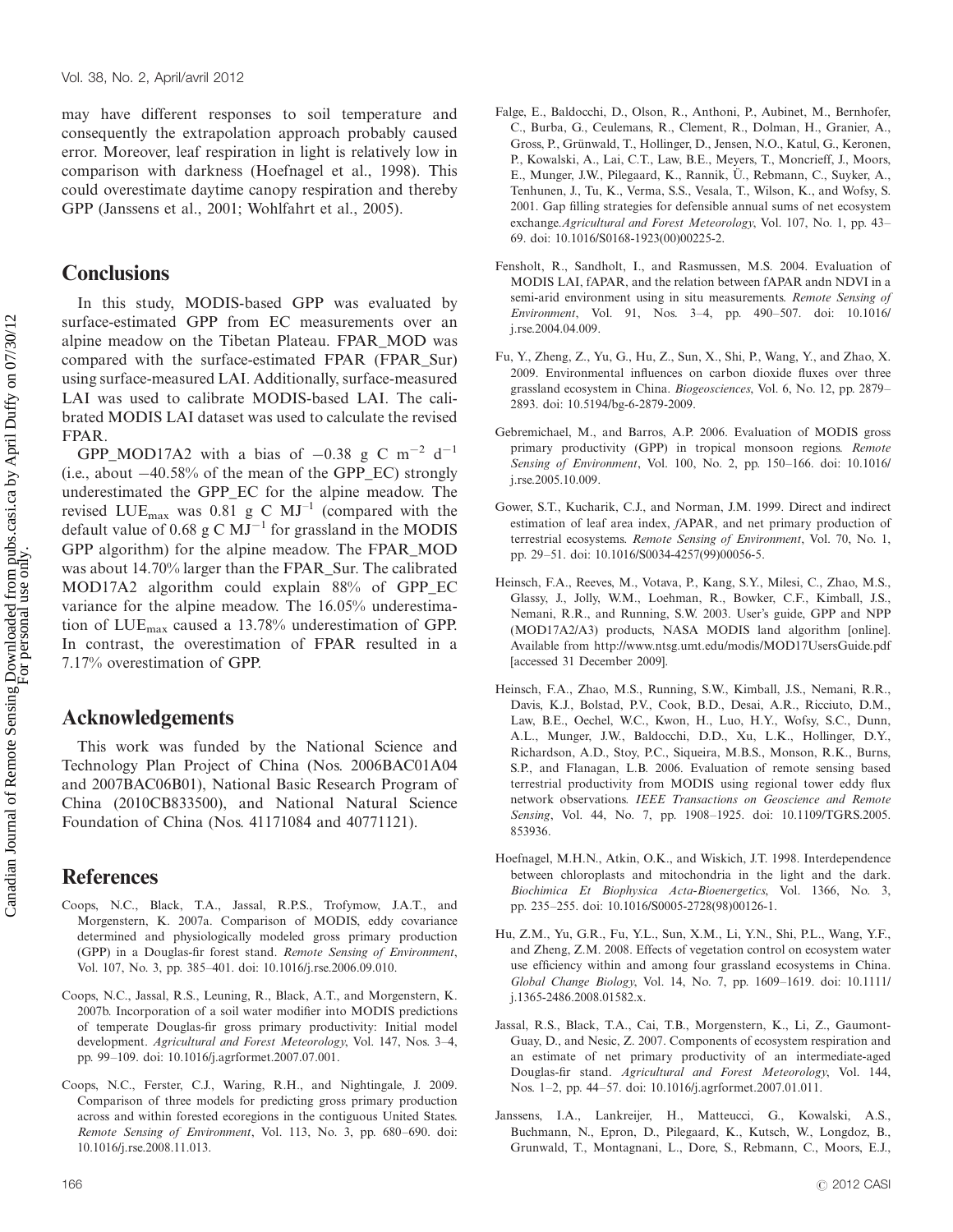Grelle, A., Rannik, U., Morgenstern, K., Oltchev, S., Clement, R., Gudmundsson, J., Minerbi, S., Berbigier, P., Ibrom, A., Moncrieff, J., Aubinet, M., Bernhofer, C., Jensen, N.O., Vesala, T., Granier, A., Schulze, E.D., Lindroth, A., Dolman, A.J., Jarvis, P.G., Ceulemans, R., and Valentini, R. 2001. Productivity overshadows temperature in determining soil and ecosystem respiration across European forests. Global Change Biology, Vol. 7, No. 3, pp. 269-278. doi: 10.1046/j. 1365-2486.2001.00412.x.

- Kanniah, K.D., Beringer, J., Hutley, L.B., Tapper, N.J., and Zhu, X. 2009. Evaluation of collection 4 and 5 of the MODIS gross primary productivity product and algorithm improvement at a tropical savanna site in northern Australia. Remote Sensing of Environment, Vol. 113, No. 9, pp. 1808-1822. doi: 10.1016/j.rse.2009.04.013.
- Kato, T., Tang, Y.H., Gu, S., Cui, X.Y., Hirota, M., Du, M.Y., Li, Y.N., Zhao, Z.Q., and Oikawa, T. 2004. Carbon dioxide exchange between the atmosphere and an alpine meadow ecosystem on the Qinghai-Tibetan Plateau, China. Agricultural and Forest Meteorology, Vol. 124, Nos. 1-2, pp. 121-134. doi: 10.1016/j.agrformet.2003.12.008.
- Leuning, R., Cleugh, H.A., Zegelin, S.J., and Hughes, D. 2005. Carbon and water fluxes over a temperate Eucalyptus forest and a tropical wet/dry savanna in Australia: measurements and comparison with MODIS remote sensing estimates. Agricultural and Forest Meteorology, Vol. 129, Nos. 3-4, pp. 151-173. doi: 10.1016/j.agr formet.2004.12.004.
- Lloyd, J., and Taylor, J.A. 1994. On the temperature dependence of soil respiration. Functional Ecology, Vol. 8, No. 3, pp. 315-323. doi: 10.2307/ 2389824.
- Mäkelä, A., Kolari, P., Karimäki, J., Nikinmaa, E., Perämäki, M., and Hari, P. 2006. Modelling five years of weather-driven variation of GPP in a boreal forest. Agricultural and Forest Meteorology, Vol. 139, Nos. 3-4, pp. 382-398.
- Monteith, J.L. 1972. Solar radiation and productivity in tropical ecosystems. Journal of Applied Ecology, Vol. 9, No. 3, pp. 747-766. doi: 10.2307/2401901.
- Monteith, J.L. 1977. Climate and the efficiency of crop production in Britain. Philosophical Transactions of the Royal Society of London Series B-Biological Sciences, Vol. 281, No. 980, pp. 277-294. doi: 10.1098/ rstb.1977.0140.
- Myneni, R.B., Hoffman, S., Knyazikhin, Y., Privette, J.L., Glassy, J., Tian, Y., Wang, Y., Song, X., Zhang, Y., Smith, G.R., Lotsch, A., Friedl, M., Morisette, J.T., Votava, P., Nemani, R.R., and Running, S.W. 2002. Global products of vegetation leaf area and fraction absorbed PAR from year one of MODIS data. Remote Sensing of Environment, Vol. 83, Nos. 1-2, pp. 214-231. doi: 10.1016/S0034-4257(02)00074-3.
- Ni, J. 2002. Carbon storage in grasslands of China. Journal of Arid Environments, Vol. 50, No. 2, pp. 205-218. doi: 10.1006/jare.2001.0902.
- Olofsson, P., and Eklundh, L. 2007. Estimation of absorbed PAR across Scandinavia from satellite measurements. Part II: Modeling and evaluating the fractional absorption. Remote Sensing of Environment, Vol. 110, No. 2, pp. 240-251. doi: 10.1016/j.rse.2007.02.020.
- Potter, C.S., Randerson, J.T., Field, C.B., Matson, P.A., Vitousek, P.M., Mooney, H.A., and Klooster, S.A. 1993. Terrestrial ecosystem production: a process model-based on global satellite and surface data. Global Biogeochemical Cycle, Vol. 7, No. 4, pp. 811-841. doi: 10.1029/ 93GB02725.
- Prince, S.D., and Goward, S.N. 1995. Global primary production: a remote sensing approach. Journal of Biogeography, Vol. 22, Nos. 4–5, pp. 815– 835. doi: 10.2307/2845983.
- Ruimy, A., Kergoat, L., Bondeau, A., and The Participants of the Potsdam NPP Model Intercomparison. 1999. Comparing global models of terrestrial net primary productivity (NPP): analysis of differences in light absorption and light-use efficiency. Global Change Biology, Vol. 5, No. S1, pp. 56-64. doi: 10.1046/j.1365-2486.1999.00007.x.
- Running, S.W., Nemani, R.R., Heinsch, F.A., Zhao, M.S., Reeves, M., and Hashimoto, H. 2004. A continuous satellite-derived measure of global terrestrial primary production. Bioscience, Vol. 54, No. 6, pp. 547-60. doi: 10.1641/0006-3568(2004)054[0547:ACSMOG]2.0.CO;2.
- Turner, D.P., Ritts, W.D., Cohen, W.B., Gower, S.T., Zhao, M.S., Running, S.W., Wofsy, S.C., Urbanski, S., Dunn, A.L., and Munger, J.W. 2003. Scaling gross primary production (GPP) over boreal and deciduous forest landscapes in support of MODIS GPP product validation. Remote Sensing of Environment, Vol. 88, No. 3, pp. 256-270. doi: 10.1016/j.rse.2003.06.005.
- Turner, D.P., Ritts, W.D., Cohen, W.B., Maeirsperger, T.K., Gower, S.T., Kirschbaum, A.A., Running, S.W., Zhao, M.S., Wofsy, S.C., Dunn, A.L., Law, B.E., Campbell, J.L., Oechel, W.C., Kwon, H.J., Meyers, T.P., Small, E.E., Kurc, S.A., and Gamon, J.A. 2005. Site-level evaluation of satellite-based global terrestrial gross primary production and net primary production monitoring. Global Change Biology, Vol. 11, No. 4, pp. 666-684. doi: 10.1111/j.1365-2486.2005.00936.x.
- Turner, D.P., Ritts, W.D., Cohen, W.B., Gower, S.T., Running, S.W., Zhao, M.S., Costa, M.H., Kirschbaum, A.A., Ham, J.M., Saleska, S.R., and Ahl, D.E. 2006a. Evaluation of MODIS NPP and GPP products across multiple biomes. Remote Sensing of Environment, Vol. 102, Nos. 3-4, pp. 282-292. doi: 10.1016/j.rse.2006.02.017.
- Turner, D.P., Ritts, W.D., Zhao, M.S., Kurc, S.A., Dunn, A.L., Wofsy, S.C., Small, E.E., and Running, S.W. 2006b. Assessing interannual variation in MODIS-based estimates of gross primary production. IEEE Transactions on Geoscience and Remote Sensing, Vol. 44, No. 7, pp. 1899-1907. doi: 10.1109/TGRS.2006.876027.
- Wohlfahrt, G., Bahn, M., Haslwanter, A., Newesely, C., and Cernusca, A. 2005. Estimation of daytime ecosystem respiration to determine gross primary production of a mountain meadow. Agricultural and Forest Meteorology, Vol. 130, Nos. 1-2, pp. 13-25. doi: 10.1016/j.agr formet.2005.02.001.
- Wu, C.Y., Niu, Z., Tang, Q., Huang, W.J., Rivard, B., and Feng, J.L. 2009. Remote estimation of gross primary production in wheat using chlorophyII-related vegetation indices. Agricultural and Forest Meteorology, Vol. 149, Nos. 6-7, pp. 1015-1021. doi: 10.1016/j.agr formet.2008.12.007.
- Xiao, X.M., Hollinger, D., Aber, J., Goltz, M., Davidson, E.A., Zhang, Q.Y., and Moore III, B. 2004. Satellite-based modeling of gross primary production in an evergreen needleleaf forest. Remote Sensing of Environment, Vol. 89, No. 4, pp. 519-534. doi: 10.1016/j.rse.2003. 11.008.
- Xu, L.L., Zhang, X.Z., Shi, P.L., and Yu, G.R. 2005. Establishment of apparent quantum yield and maximum ecosystem assimilation on Tibetan Plateau alpine meadow ecosystem. Science in China Series D-Earth Sciences, Vol. 48, No. S1, pp. 141-147.
- Xu, L.L., Zhang, X.Z., Shi, P.L., Li, W.H., and He, Y.T. 2007. Modeling the maximum apparent quantum use efficiency of alpine meadow ecosystem on Tibet Plateau. Ecological Modelling, Vol. 208, Nos. 2-4, pp. 129-134. doi: 10.1016/j.ecolmodel.2007.05.013.
- Yang, W.Z., Huang, D., Tan, B., Stroeve, J.C., Shabanov, N.V., Knyazikhin, Y., Nemani, R.R., and Myneni, R.B. 2006. Analysis of leaf area index and fraction of PAR absorbed by vegetation products from the terra MODIS sensor: 2000-2005. IEEE Transactions on Geoscience and